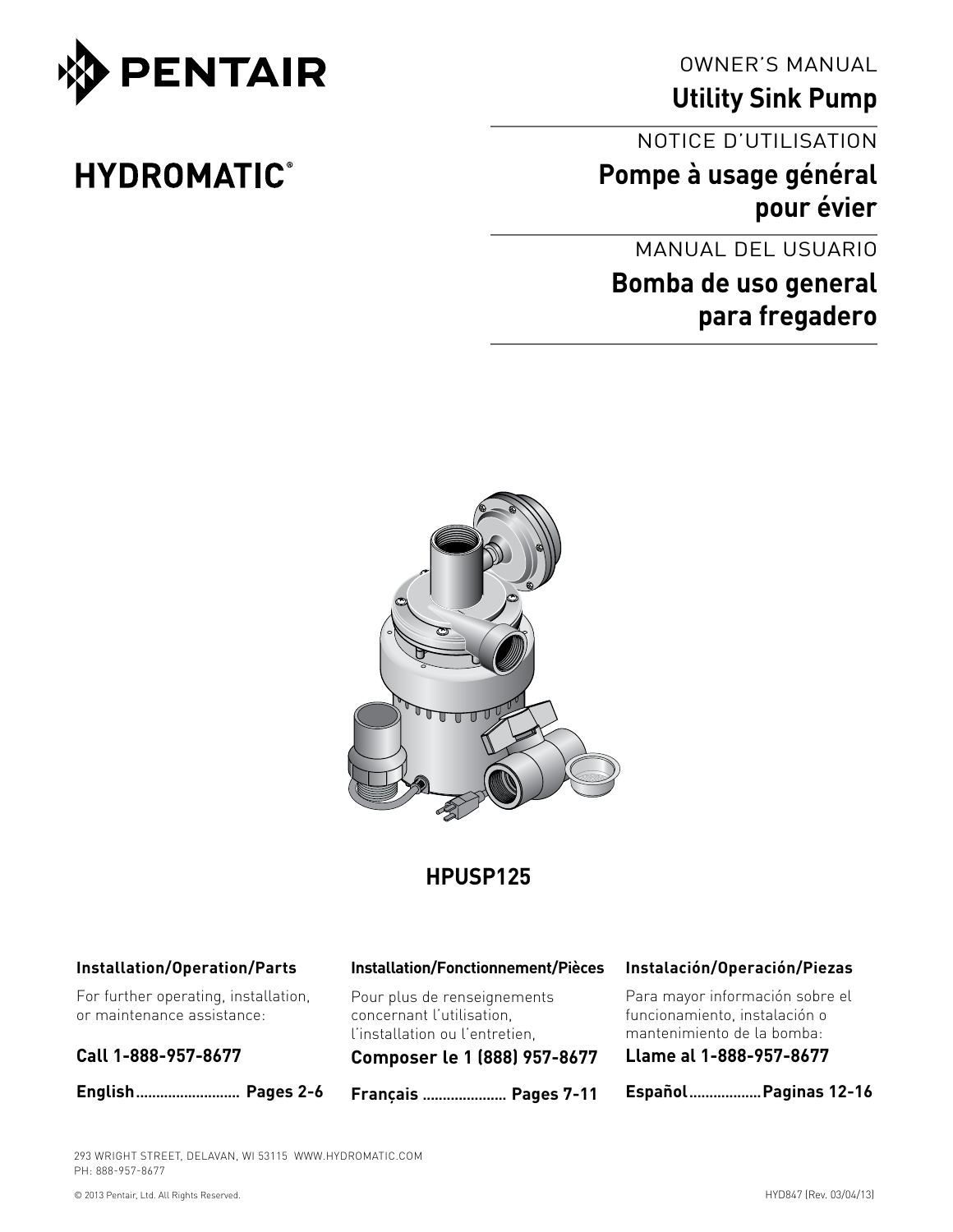### **READ AND FOLLOW SAFETY INSTRUCTIONS!**

**This is the safety alert symbol.** When you see this symbol on your pump or in this manual, look for one of the following signal words and be alert to the potential for personal injury:

A DANGER warns about hazards that will cause serious personal injury, death or major property damage if ignored.

**A WARNING** warns about hazards that **can** cause serious personal injury, death or major property damage if ignored.

**A CAUTION** warns about hazards that **will** or **can** cause minor personal injury or property damage if ignored.

The label **NOTICE** indicates special instructions which are important but not related to hazards.

#### **Carefully read and follow all safety instructions in this manual and on pump.**

Keep safety labels in good condition. Replace missing or damaged safety labels.

- 1. Read this manual carefully. Failure to follow these instructions could cause serious bodily injury and/or property damage.
- 2. Check your local codes before installing. You must comply with their rules.
- 3. Connect the pump to a separate circuit with no other appliances on the circuit. Consult a licensed electrician for all wiring.

**NOTICE:** This pump does not require a connection to a main stack vent, per the National Standard Plumbing Code (NSPC) 2003 Section 11.7.9.

#### **Hazardous voltage. Can shock, burn or cause death.** Unplug pump before working on it.

### **Description**

This pump is designed to be used with a sink where a gravity drain line is not available. Attach the pump to the drain tail piece; the pump will start when water begins to drain. Uses include basement laundry sinks, wet bars and utility sinks.

### **Specifications**

| Liquid Temp. Range $32^{\circ} - 120^{\circ}F (0^{\circ} - 50^{\circ}C)$ |  |
|--------------------------------------------------------------------------|--|
| Individual Branch Circuit Required (min.)15 Amps                         |  |
|                                                                          |  |
|                                                                          |  |

**A WARNING** Fire or explosion hazard. Do not use in explosive atmospheres. Pump fresh water only with this pump. Use with salt water or brine will void the warranty.

#### **California Proposition 65 Warning**

 $\Delta$  WARNING This product and related accessories contain chemicals known to the State of California to cause cancer, birth defects or other reproductive harm.

### **Installation (See Figures 1 and 2)**

**A WARNING** Electric Shock Hazard. Plug pump into a properly grounded, GFCI protected outlet. Do NOT plug in the pump until after it is completely installed. Do not remove or modify the grounding pins on the plugs.



Use only a plastic-compatible pipe-threading compound or PTFE pipe thread sealant tape when connecting threaded fittings to plastic adapters.

#### *Figure 1: Typical method of mounting the pump.*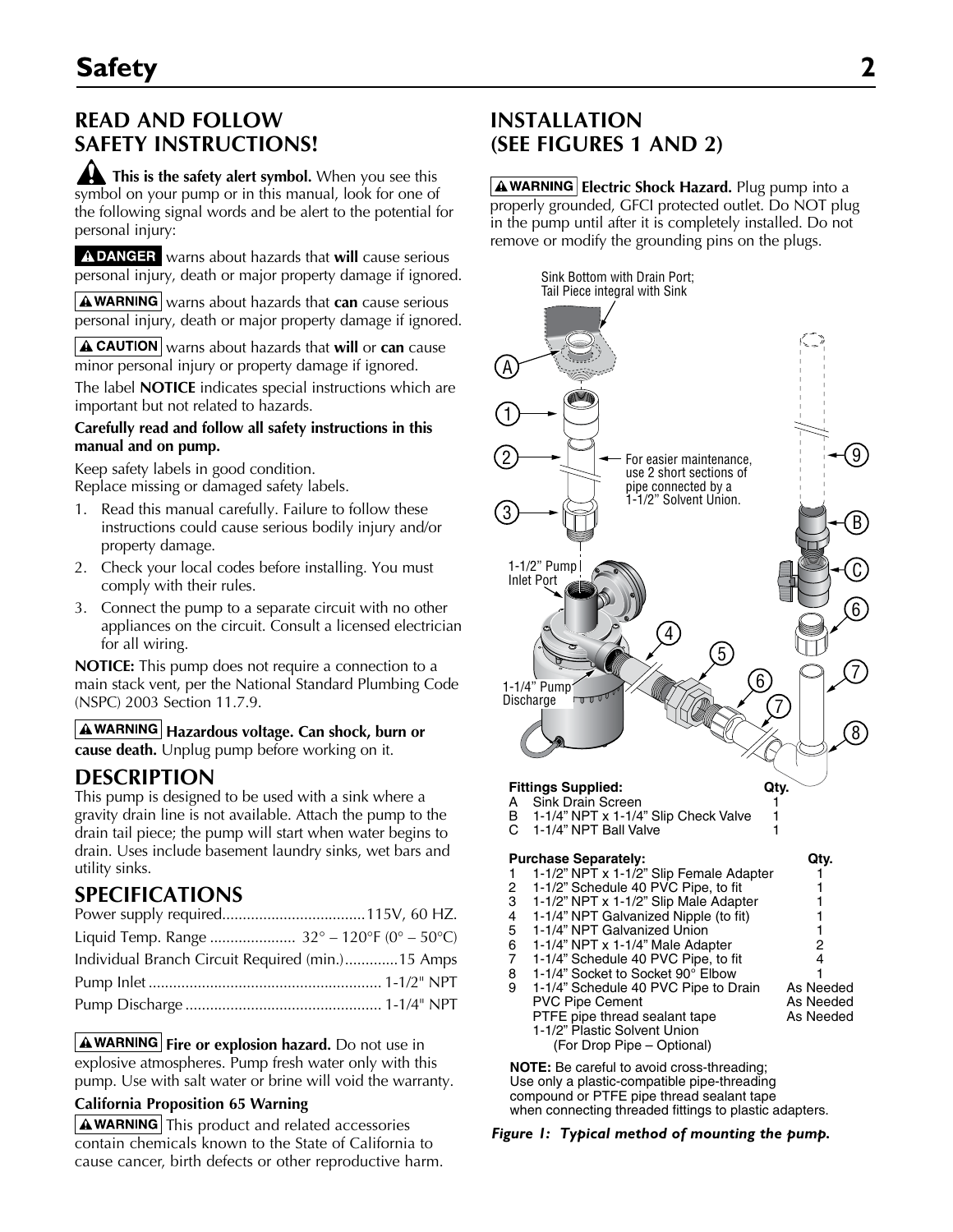### **Pump Installation**

#### **Mount the pump**

**NOTICE:** DO NOT use plumber's pipe threading compound ("pipe dope") on plastic pipe; it can damage the plastic, causing leaks and piping failure and voiding the warranty.

- 1. Place the sink in its final location.
- 2. Remove any existing drain fittings back to the tail piece (Figure 1). Make sure the existing tail piece does not leak.

**NOTICE:** If the sink-drain tail piece is not 1-1/2" NPT, you will have to adapt it (bushings, reducers, etc.). In this case, wrap all joints with PTFE pipe thread sealant tape before making connections.

3. Glue the 1-1/2" PVC pipe into the female adapter (purchase separately).

**A WARNING** Fire and explosion hazard. Be sure to follow the cement manufacturer's instructions when using PVC cement. Do not use near fire or open flame.

4. Wrap the threads of the tail piece with 1 to 1-1/2 turns of PTFE pipe thread sealant tape. Thread the 1-1/2" NPT female adapter onto the sink-drain tail piece. Thread it hand tight plus 1/2 turn with a pipe wrench or slip joint pliers. DO NOT overtighten.



Required and included

- Purchase separately
- † For easier removal for servicing or cleaning, install a 1-1/2" solvent union in the drop pipe.

- 5. Wrap the threads of the 1-1/2" male adapter with 1 to 1-1/2 turns of PTFE pipe thread sealant tape and install it in the pump inlet. Tighten it hand tight plus 1/2 turn with a pipe wrench or slip joint pliers. DO NOT overtighten!
- 6. Measure the 1-1/2" PVC pipe against the drain and the pump and trim the pipe to fit.
- 7. Do a trial assembly (dry no glue) of the pump onto the drain pipe. Swing the pump until it accurately faces the discharge piping, and then mark the pump and the inlet pipe/adapter assembly so that you can accurately install the pump in Step 8. Arrange a temporary support under the pump to relieve the strain on the sink drain piping while the glue is setting. Leave it in place while you measure and cut the discharge piping (Step 12).
- 8. Slide the pump up into position and glue the pipe into the male adapter (on the pump).
	- Don't allow any glue to get on the pump or in the motor;
	- Make sure the pump is facing the correct direction (match the marks from Step 7);
	- Put the support in place under the motor.
- 9. Wrap the 1-1/4" galvanized nipple with 1-1/2 to 2 turns of PTFE pipe thread sealant tape on each end and thread it into the pump discharge port. **NOTICE:** Tighten this only enough to prevent leaking. Over-tightening can crack the plastic.
- 10. Hold the nipple with a pipe wrench and thread one half of the 1-1/4" union onto it, hand tight plus 1-1/2 turns with a pipe wrench or slip-joint pliers.
- 11. At this time, wrap the threads on both the 1-1/4" male adapters with 1-1/2 to 2 turns of PTFE pipe thread sealant tape. Thread one of the adapters into the other half of the 1-1/4" union, hand tight plus 1/2 turn with a wrench or a pair of slip-joint pliers. DO NOT overtighten!
- 12. Install the discharge piping as shown in Figures 1 and 2. The order is:

1-1/4" PVC Pipe cut to fit, 90° Socket to Socket elbow, 1-/14" PVC Pipe cut to fit, Male adapter, **Flow Control/Ball Valve, Check Valve,** 

**(NOTICE:** Install the check valve in the vertical discharge pipe with the threads down. Be sure the flow arrow points AWAY from the pump. That is, when the check valve is correctly installed, the arrow showing direction of flow should point UP.) 1-1/4" Outlet Pipe.

13. Connect the discharge piping to the building drain.

#### **Plug in the Pump**

AFTER the pump is completely installed, plug the switch into a GFCI-protected, properly grounded outlet. Plug the **Figure 2: Pump Installed.** The same of the same into a GFCI-protected, properly grounder and **Figure 2: Pump Into interval**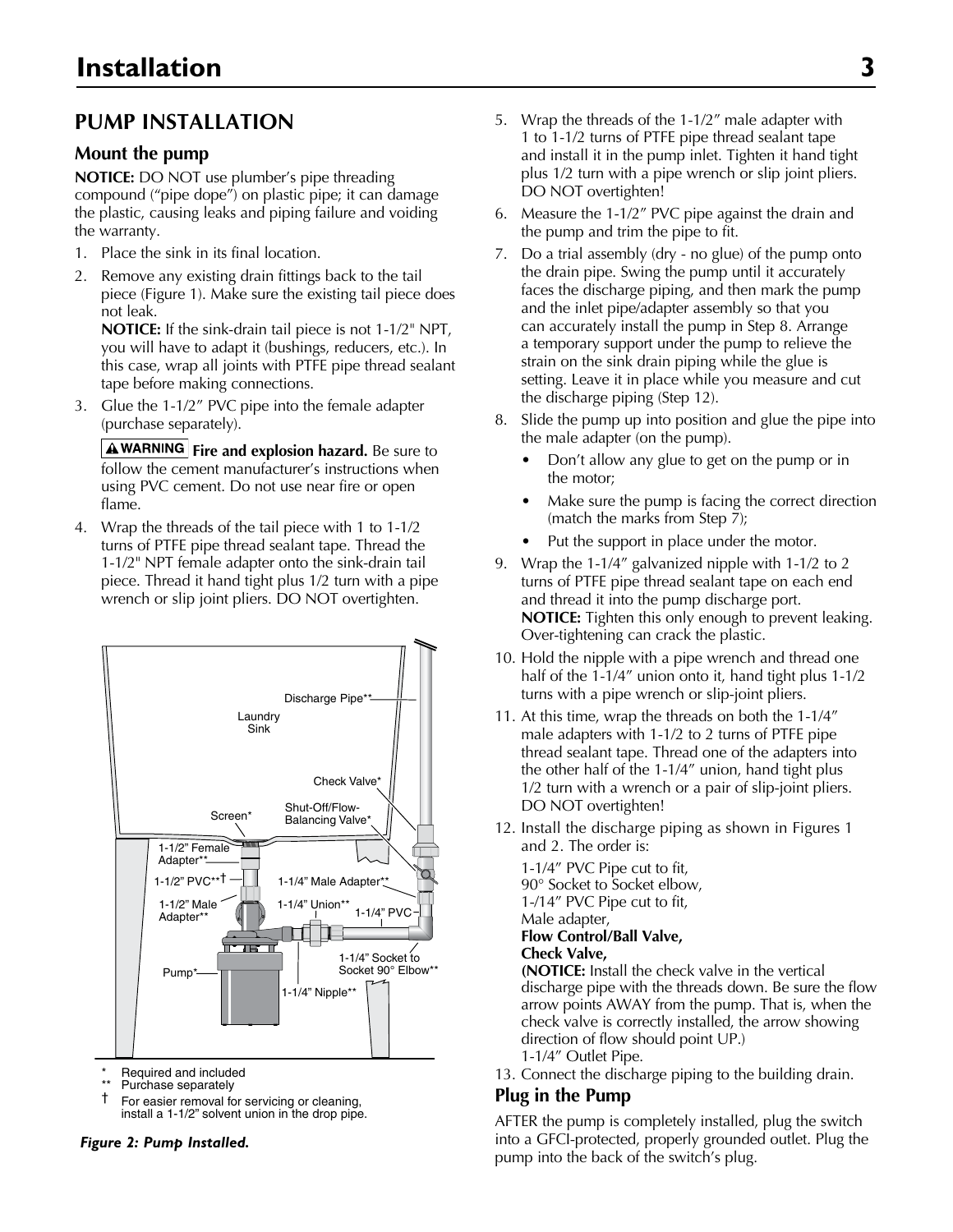#### **Adjusting The Flow**

The drain pump can pump up to 27 gallons per minute (GPM). Normal sink drains allow only 5 to 6 GPM to flow. Adjust the discharge shut-off/flow balancing valve as follows so that the pump does not cycle on and off when the faucets are on full.

- 1. Run water into the sink. The pump will start when it detects water.
- 2. Check for leaks. If leaks are found, unplug the pump power cord and fix the leaks before proceeding.
- 3. Put a stopper in the drain and allow the sink to fill up a few inches.
- 4. Open the discharge shut-off valve, open the faucets, and remove the stopper to drain the sink.
- 5. The pump will start. Adjust the discharge shut-off/flow balancing valve until the pump runs continuously while the faucets are running and the sink is draining. If the water level rises with the pump on, slightly open the discharge valve to balance the flow. If it drops, slightly close the discharge valve.

#### **Washing Machine Use**

Washing machines usually discharge more water than the faucets do, and it is normal for the water level to rise in the sink while the pump is discharging. Do not adjust the discharge valve to match the flow when the washing machine discharges into it, unless the sink is ONLY used for washing machine discharge.



**NOTICE:** Washing machine discharge water contains fiber and lint. Unfiltered washing machine discharge could plug the pump and require pump disassembly for cleaning. To avoid this, install a lint trap or bag type filter in the washing machine discharge line and clean it out regularly.

### **Maintenance**

This pump requires very little maintenance and should provide a long service life. Problems are rare; when the pump flow drops off, the most likely cause is something solid going down the drain and jamming the impeller.

To clear a jammed impeller:

- 1. Unplug the Pump.
- 2. Close the discharge shutoff valve.
- 3. Bail out the sink as much as possible.
- 4. Disconnect the union, unscrew the pump from the sink tail piece, lower the pump to the floor, and slide it out from under the sink (see Figure 3).
- 5. Remove the six housing screws (see Figure 4).
- 6. Clean out the pump. Make sure that the pump discharge is clear. If necessary, replace the impeller.
- 7. Install the new gasket (included with impeller). Reassemble the pump.
- 8. Raise the pump back into position, thread it back onto the sink tail piece, and reconnect the union.
- 9. Plug in the pump. Run water in the sink until the pump has run at least one complete cycle to make sure the pump is operating correctly and there are no leaks.



Figure 3: Pump Removal.<br>Figure 3: Pump Removal. **5801 03088** 5801 03088 Figure 4: Remove 6 housing screws to clean out pump.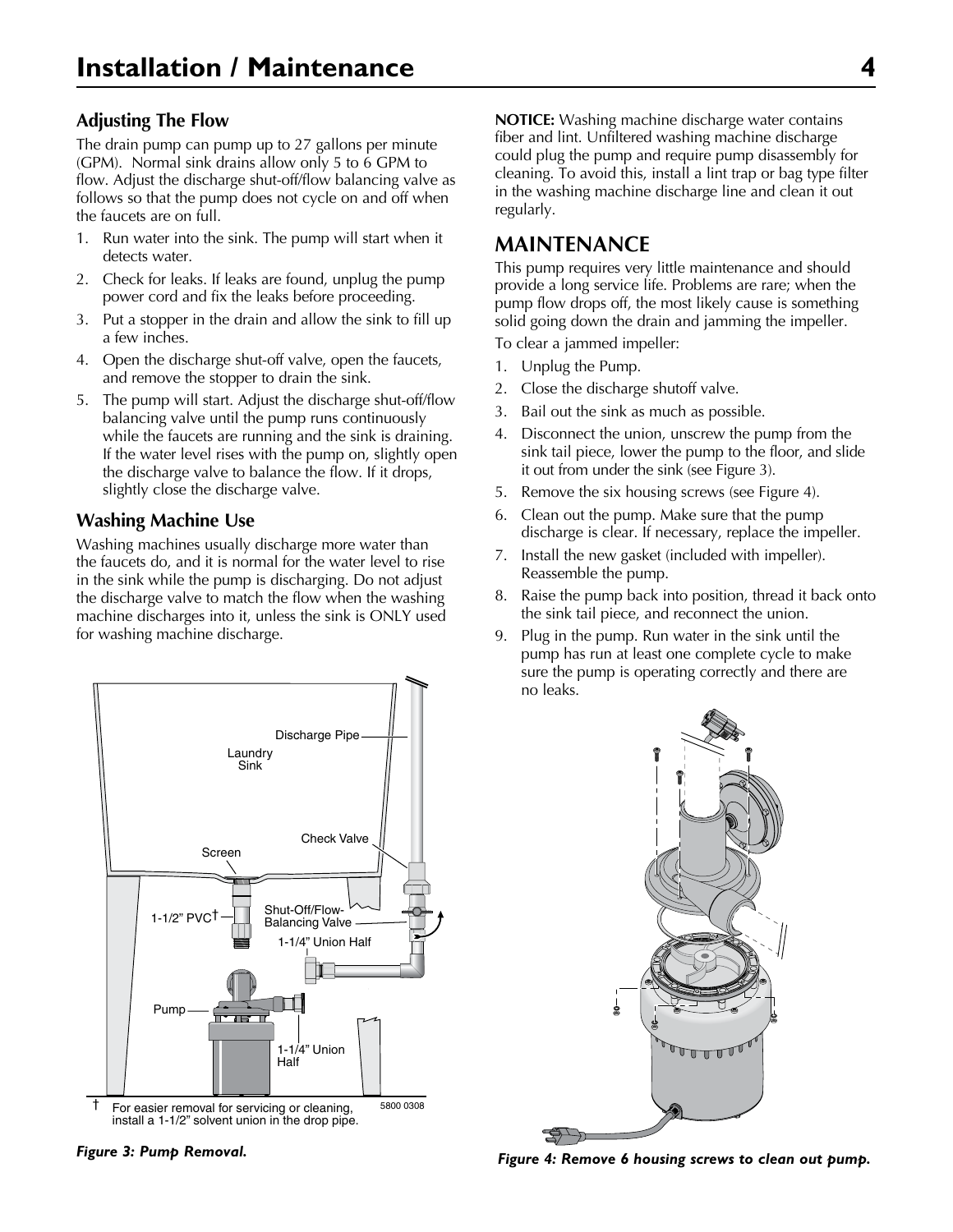# **Troubleshooting 5**

| <b>SYMPTOM</b>                                              | <b>POSSIBLE CAUSE(S)</b>                       | <b>CORRECTIVE ACTION</b>                                                        |
|-------------------------------------------------------------|------------------------------------------------|---------------------------------------------------------------------------------|
| Pump does not run when water                                | Pump unplugged.                                | Plug in pump.                                                                   |
| flows in from sink                                          | Outlet unpowered.                              | Check fuse / breaker.                                                           |
|                                                             | Pump impeller jammed.                          | Unplug pump; follow procedure under "Maintenance"<br>to clear pump.             |
|                                                             | Sink stopper in drain.                         | Remove stopper.                                                                 |
| Pump runs, but does not empty                               | Drain clogged.                                 | Clear drain screen.                                                             |
| sink                                                        | Clogged discharge line.                        | Unplug pump, open and clear discharge line.                                     |
|                                                             | Shut-off valve closed.                         | Open shut-off valve slightly.                                                   |
|                                                             | System discharge line too<br>high or too long. | Unplug pump and reduce height or length of discharge line<br>(11' Max. Height). |
|                                                             | Check valve installed<br><b>backwards</b>      | Make sure flow arrow on check valve points away<br>from pump.                   |
| Pump cycles on and off when<br>no water is in the sink      | Check valve not installed.                     | Unplug pump and install check valve (see Figures 2 and 3, Pages 3 and 4).       |
|                                                             | Check valve jammed.                            | Unplug pump; open discharge line and clean check valve.                         |
| Pump cycles on and off when the<br>sink is at maximum water | Shut-off valve not adjusted.                   | See "Adjusting the Flow", Page 3.                                               |
| flow or is full                                             | Shut-off valve not installed.                  | Unplug pump and install shut-off valve (see Figures 2 and 3, Pages 3 and 4).    |



# **REPAIR KIT, Part No. PS20-137REP**

| Key No. | <b>Part Description</b> | Qty. |
|---------|-------------------------|------|
|         | Kit Includes:           |      |
|         | Diaphragm Switch        |      |
|         | Impeller                |      |
|         | Gasket                  |      |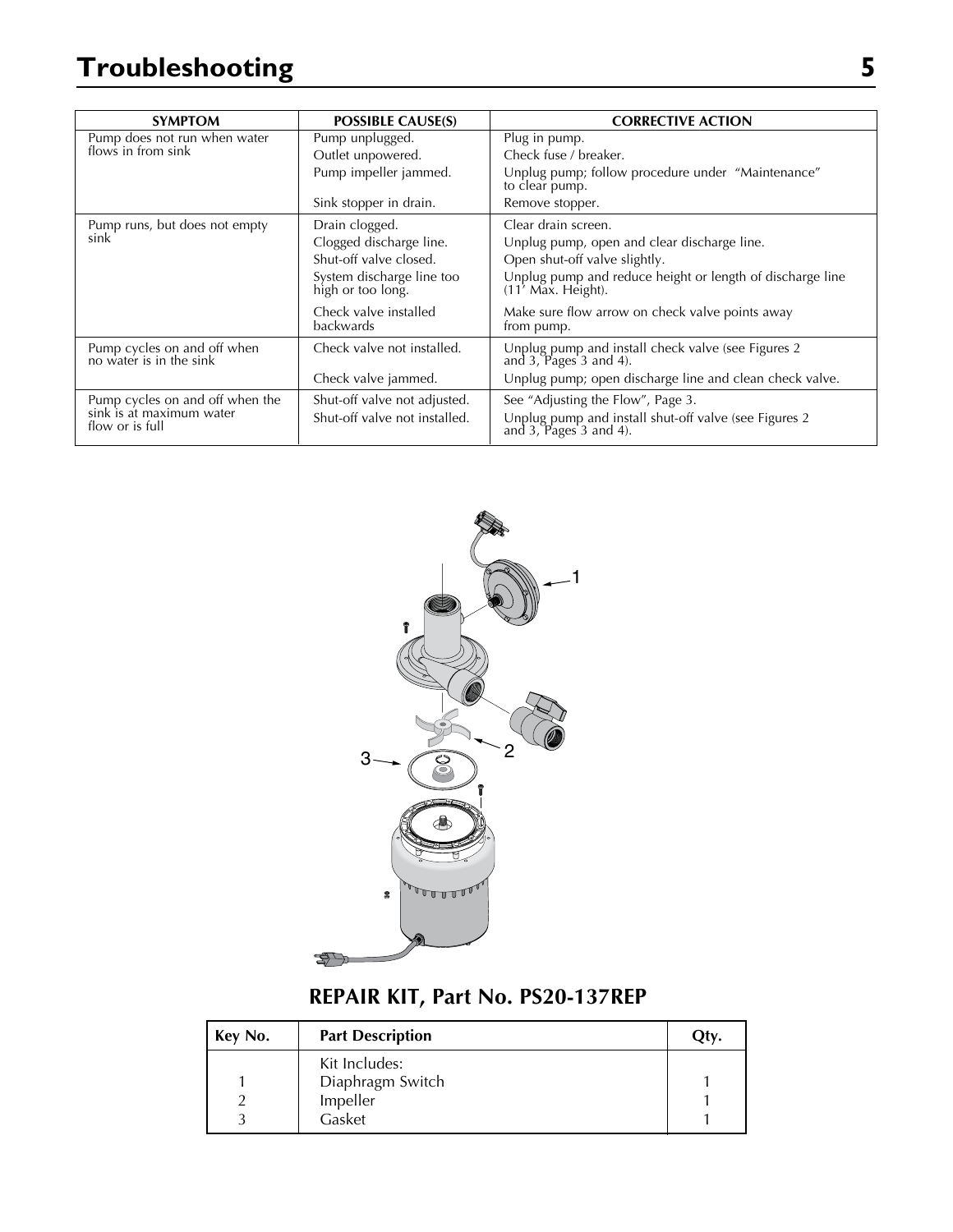#### **Limited Warranty**

HYDROMATIC warrants to the original consumer purchaser ("Purchaser" or "You") of HYDROMATIC Sump Pumps, Effluent Pumps, Sewage Pumps (other than 2-1/2"), and Package Systems, that they will be free from defects in material and workmanship for the Warranty Period of 36 months from date of manufacture.

Our warranty will not apply to any product that, in our sole judgement, has been subject to negligence, misapplication, improper installation, or improper maintenance. Without limiting the foregoing, operating a three phase motor with single phase power through a phase converter will void the warranty. Note also that three phase motors must be protected by three-leg, ambient compensated, extra-quick trip overload relays of the recommended size or the warranty is void.

Your only remedy, and HYDROMATIC's only duty, is that HYDROMATIC repair or replace defective products (at HYDROMATIC's choice). You must pay all labor and shipping charges associated with this warranty and must request warranty service through the installing dealer as soon as a problem is discovered. No request for service will be accepted if received after the Warranty Period has expired. This warranty is not transferable.

EXCEPTIONS: Hydromatic Special Application Pumps, Battery Back-Up Sump Pumps, Filtered Effluent Pumps, Grinder Pumps, and 2-1/2" Sewage Pumps are warranted for a period of 12 months from date of purchase or 18 months from date of manufacture, whichever comes first.

HYDROMATIC SHALL NOT BE LIABLE FOR ANY CONSEQUENTIAL, INCIDENTAL, OR CONTINGENT DAMAGES WHATSOEVER.

THE FOREGOING LIMITED WARRANTIES ARE EXCLUSIVE AND IN LIEU OF ALL OTHER EXPRESS AND IMPLIED WARRANTIES, INCLUDING BUT NOT LIMITED TO IMPLIED WARRANTIES OF MERCHANTABILITY AND FITNESS FOR A PARTICULAR PURPOSE. THE FOREGOING LIMITED WARRANTIES SHALL NOT EXTEND BEYOND THE DURATION PROVIDED HEREIN.

Some states do not allow the exclusion or limitation of incidental or consequential damages or limitations on the duration of an implied warranty, so the above limitations or exclusions may not apply to You. This warranty gives You specific legal rights and You may also have other rights which vary from state to state.

This Limited Warranty is effective June 1, 2011 and replaces all undated warranties and warranties dated before June 1, 2011.

#### **HYDROMATIC 293 Wright Street, Delavan, WI 53115 Phone: 888-957-8677 • Fax: 800-426-9446 • Web Site: hydromatic.com**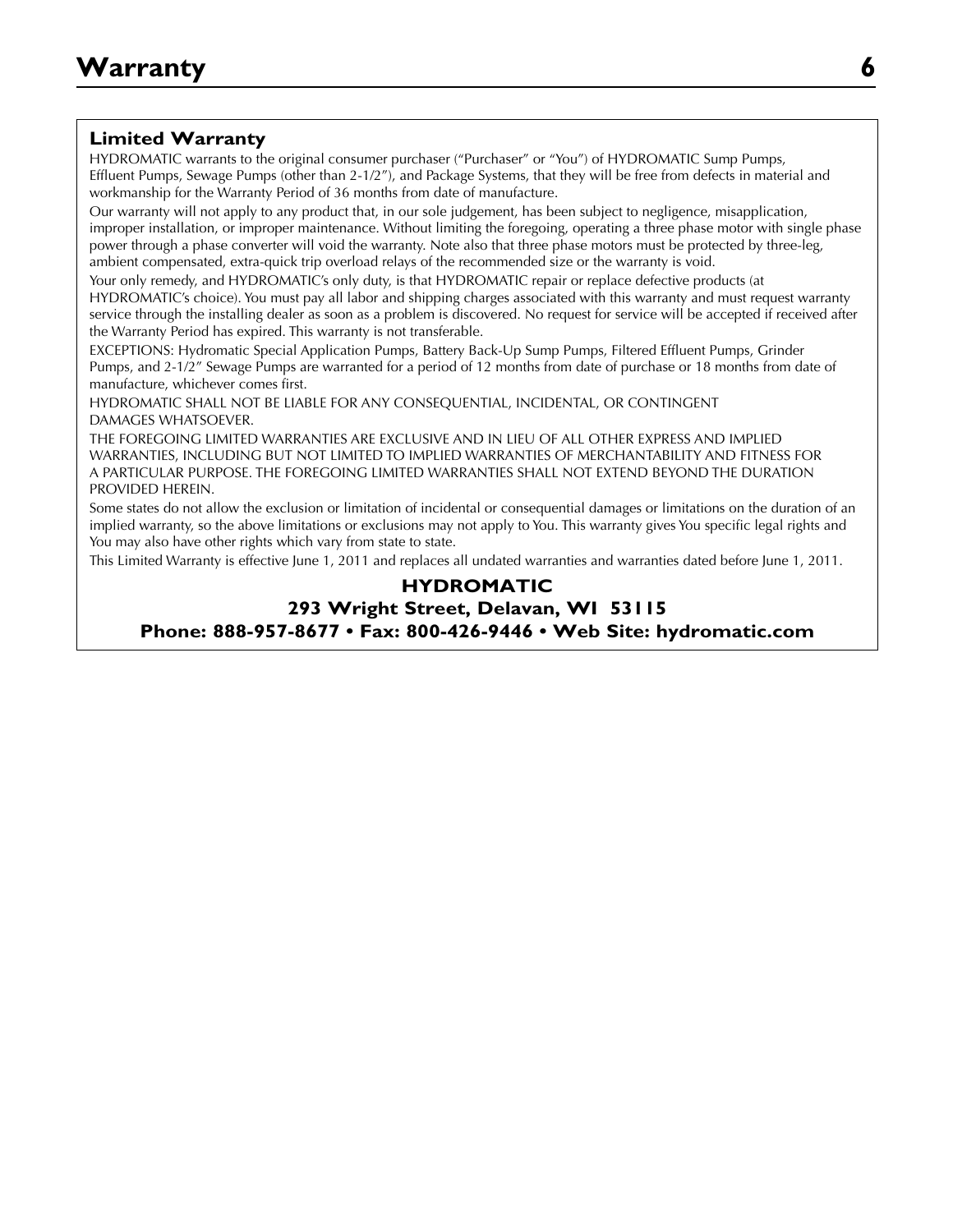## **LIRE ET OBSERVER TOUTES CES CONSIGNES DE SÉCURITÉ!**

**Ce symbole indique qu'il faut être prudent**. Lorsque ce symbole apparaît sur la pompe ou dans cette Notice, rechercher une des mises en garde qui suivent, car elles indiquent une possibilité de blessures corporelles.

A DANGER avertit d'un danger qui causera des blessures corporelles, la mort ou des dommages matériels importants si on l'ignore.

**A AVERTISSEMENT** avertit d'un danger qui risque de causer des blessures corporelles, la mort ou des dommages matériels importants si on l'ignore.

**A ATTENTION** avertit d'un danger qui **causera** ou qui **risquera** de causer des blessures corporelles, la mort ou des dommages matériels importants si on l'ignore.

Le mot **REMARQUE** indique des instructions spéciales et importantes n'ayant aucun rapport avec les dangers.

#### **Lire et observer attentivement toutes les consignes de sécurité contenues dans cette Notice et collées sur la pompe**.

Garder les autocollants de sécurité en bon état.

- Remplacer ceux qui manquent ou qui sont endommagés.
- 1. Lire attentivement cette Notice. Ne pas respecter les consignes qui y figurent risque de causer de graves blessures corporelles et/ou des dommages matériels.
- 2. Avant de procéder à l'installation, vérifier les codes de la municipalité et s'y conformer.
- 3. Brancher la pompe sur un circuit séparé, en s'assurant qu'aucun autre appareil n'y est branché. Faire appel à un électricien qualifié pour tous les câblages.

**REMARQUE :** Il n'est pas nécessaire de brancher cette pompe sur le conduit de ventilation principal, conformément au « National Plumbing Code » (NSPC) 2003, section 11.7.9.

 $\triangle$  AVERTISSEMENT Tension dangereuse. Risque de secousses **électriques, de brûlures voire de mort.** Avant d'intervenir sur la pompe, la débrancher.

### **Description**

Cette pompe est conçue pour être branchée sur l'about d'un évier non doté d'une conduite de vidange par gravité. Dès que la pompe détectera de l'eau, elle démarrera. Elle peut être branchée sur un évier de buanderie de sous-sol, le minibar ou un évier auxiliaire.

### **SPÉCIFICATIONS**

| Températures du liquide De 32 à 120 °F (de 0 à 50 °C) |  |
|-------------------------------------------------------|--|
|                                                       |  |
|                                                       |  |
| Refoulement de la pompe  1 1/4 pouce fileté           |  |

**Risque d'incendie ou d'explosion.** Ne pas utiliser dans une atmosphère explosive. Ne pomper que de l'eau douce avec cette pompe. Son utilisation avec de l'eau salée ou de saumure annulera la garantie.

**Avertissement lié à la Proposition 65 de la Californie**   $\Delta$  AVERTISSEMENT Ce produit et les accessoires connexes contiennent des produits chimiques reconnus dans l'État de la Californie comme pouvant provoquer des cancers, des anomalies congénitales ou d'autres dangers relatifs à la reproduction.

### **INSTALLATION (VOIR LES FIGURES 1 ET 2)**

**A AVERTISSEMENT** Risque de secousses électriques. Ne brancher cette pompe que dans une prise de courant adéquatement mise à la terre et protégée par un disjoncteur de fuite à la terre. NE PAS la brancher tant qu'elle n'est pas complètement installée. Ne pas enlever ni modifier les broches de mise à la terre sur les fiches.

> Fond d'évier avec orifice de vidange; About intégré à l'évier



**NOTE** : Assurez-vous d'éviter la déformation du filetage. N'utilisez qu'un no composé pour filetage de tuyaux compatible avec le plastique ou un compound or PTFE pipe thread sealant tape ruban d'étanchéité en PTFE pour filetage lorsque vous branchez des raccords filetés à des adaptateurs en plastique.

#### *Figure 1 : Méthode type de fixation de la pompe.*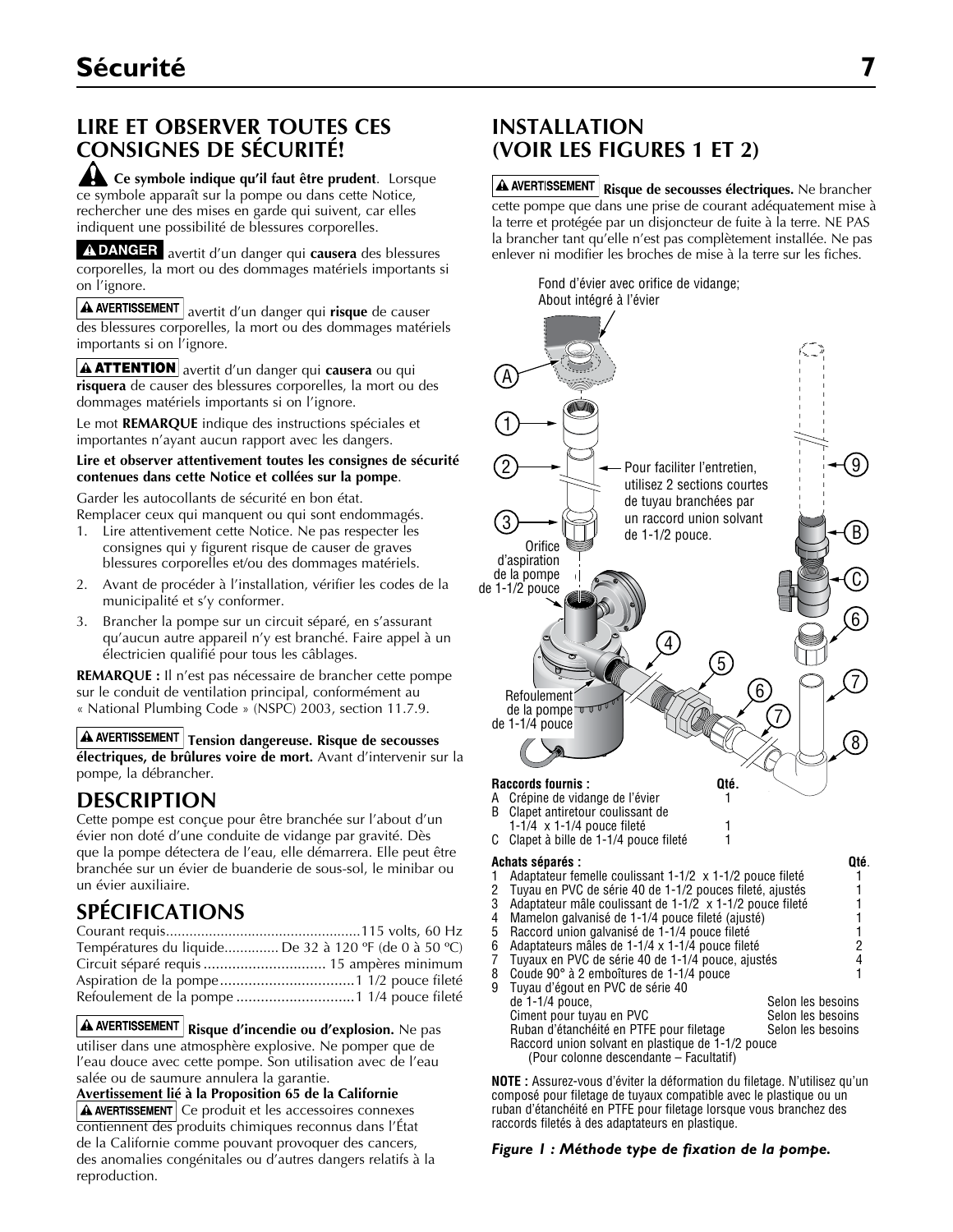## **INSTALLATION DE LA POMPE**

#### **Fixation de la pompe**

**NOTE :** N'utilisez PAS un composé pour filetage de tuyaux (« pâte lubrifiante ») sur des tuyaux en plastique; il peut endommager le plastique, causer des fuites et des défaillances de la tuyauterie et rendre votre garantie nulle et sans effet.

- 1. Placez l'évier dans sa position finale.
- 2. Enlevez tout raccord de drain existant jusqu'à l'about (Figure 1). Assurez-vous que l'about existant ne coule pas. **NOTE :** Si l'about du tuyau d'évacuation de l'évier n'est pas de 1-1/2 pouce fileté, il faudra que vous l'adaptiez (brossages, réducteurs, etc.). Dans ce cas, enveloppez tous les joints avec du ruban d'étanchéité en PTFE pour filetage avant de faire les branchements.
- 3. Collez le tuyau en PVC de 1-1/2 pouce dans un adaptateur femelle (achetez séparément).

**A** AVERTISSEMENT Danger d'incendie et d'explosion. Assurez-vous de suivre les instructions du fabricant de ciment quand vous utilisez du ciment PVC. Ne l'utilisez pas près du feu ou d'une flamme nue.

- 4. Enveloppez le filetage de l'about de 1 à 1-1/2 tour de ruban d'étanchéité en PTFE pour filetage. Filetez l'adaptateur femelle de 1-1/2 pouce fileté dans l'about du tuyau d'évacuation de l'évier. Serrez manuellement le filetage et tournez-le ensuite 1/2 tour avec une clé à tube ou une pince à jointure glissante. Ne serrez PAS trop fort.
- 5. Enveloppez le filetage de l'adaptateur mâle de 1-1/2 pouce de 1 à 1-1/2 tour de ruban d'étanchéité en PTFE pour filetage et installez-le dans l'orifice d'aspiration de la pompe. Serrez manuellement le filetage et tournez-



\* Requis et inclus

\*\* Achetez séparément † Pour pouvoir l'enlever facilement pour l'entretien ou le nettoyage,<br>installez un researd union selvent de 1.1/2 neues dans le selenne installez un raccord union solvant de 1-1/2 pouce dans la colonne<br>deceendente descendante.

*Figure 2 : Pompe installée.*

le ensuite 1/2 tour avec une clé à tube ou une pince à jointure glissante. Ne serrez PAS trop fort!

- 6. Mesurez un tuyau en PVC de 1-1/2 pouce contre le tuyau d'évacuation et la pompe et taillez le tuyau de manière à ce qu'il soit ajusté.
- 7. Faites un essai d'assemblage (sec sans colle) de la pompe sur le tuyau d'évacuation. Balancez la pompe jusqu'à ce qu'elle soit alignée adéquatement avec la tuyauterie de refoulement et marquez alors la pompe et l'assemblage du tuyau d'aspiration/adaptateur pour pouvoir installer la pompe adéquatement à l'étape 8. Placez un support temporaire sous la pompe pour diminuer la pression sur la tuyauterie d'évacuation pendant que la colle se fixe. Laissez-le en place pendant que vous mesurez et coupez la tuyauterie de refoulement (Étape 12).
- 8. Glissez la pompe en position et collez le tuyau dans l'adaptateur mâle (sur la pompe).
	- Veillez à ne pas déposer de la colle sur la pompe ni laisser la colle pénétrer le moteur;
	- Assurez-vous d'orienter la pompe dans la bonne direction (appariez les marques de l'étape 7);
	- Placez le support sous le moteur.
- 9. Enveloppez le mamelon galvanisé de 1-1/4 pouce de 1-1/2 à 2 tours de ruban d'étanchéité en PTFE pour filetage à chaque bout et filetez-le dans l'orifice de refoulement.

**NOTE :** Serrez-le seulement suffisamment pour prévenir des fuites. S'il est trop serré, le plastique pourrait craquer.

- 10. Tenez le mamelon avec une clé à tube et filetez-la dans la moitié du raccord d'union de 1-1/4 pouce, serrez manuellement 1-1/2 tour de plus avec une clé à tube ou une pince à jointure glissante.
- 11. Maintenant, enveloppez le filetage des deux adaptateurs mâles de 1-1/4 pouce de 1-1/2 à 2 tours de ruban d'étanchéité en PTFE pour filetage. Filetez un des adaptateurs dans l'autre moitié du raccord d'union de 1-1/4 pouce, serrez manuellement 1/2 tour de plus avec une clé à tube ou une pince à jointure glissante. Ne serrez PAS trop fort!
- 12. Installez la tuyauterie de refoulement tel qu'indiqué aux figures 1 et 2. La séquence est :

Tuyau en PVC de 1-1/4 pouce taillé sur mesure, Coude de 90° à 2 emboîtures,

Tuyau en PVC de 1-1/4 pouce taillé sur mesure, Adaptateur mâle,

#### **Robinet de fermeture ou de modulation du débit, Clapet antiretour,**

(**NOTE :** Installez le clapet antiretour dans le tuyau de refoulement vertical avec le filetage vers le bas. Assurezvous que la flèche du débit est orientée dans le sens OPPOSÉ de la pompe. Ce qui veut dire que, quand le clapet antiretour est bien installé, la flèche indiquant la direction du débit devrait être orientée vers le HAUT.) Tuyau de refoulement de 1-1/4 pouce.

13. Branchez la tuyauterie de refoulement au collecteur général.

#### **Branchement de la pompe**

APRÈS avoir bien installé la pompe, la brancher dans une prise de courant adéquatement mise à la terre et protégée par un disjoncteur de fuite à la terre.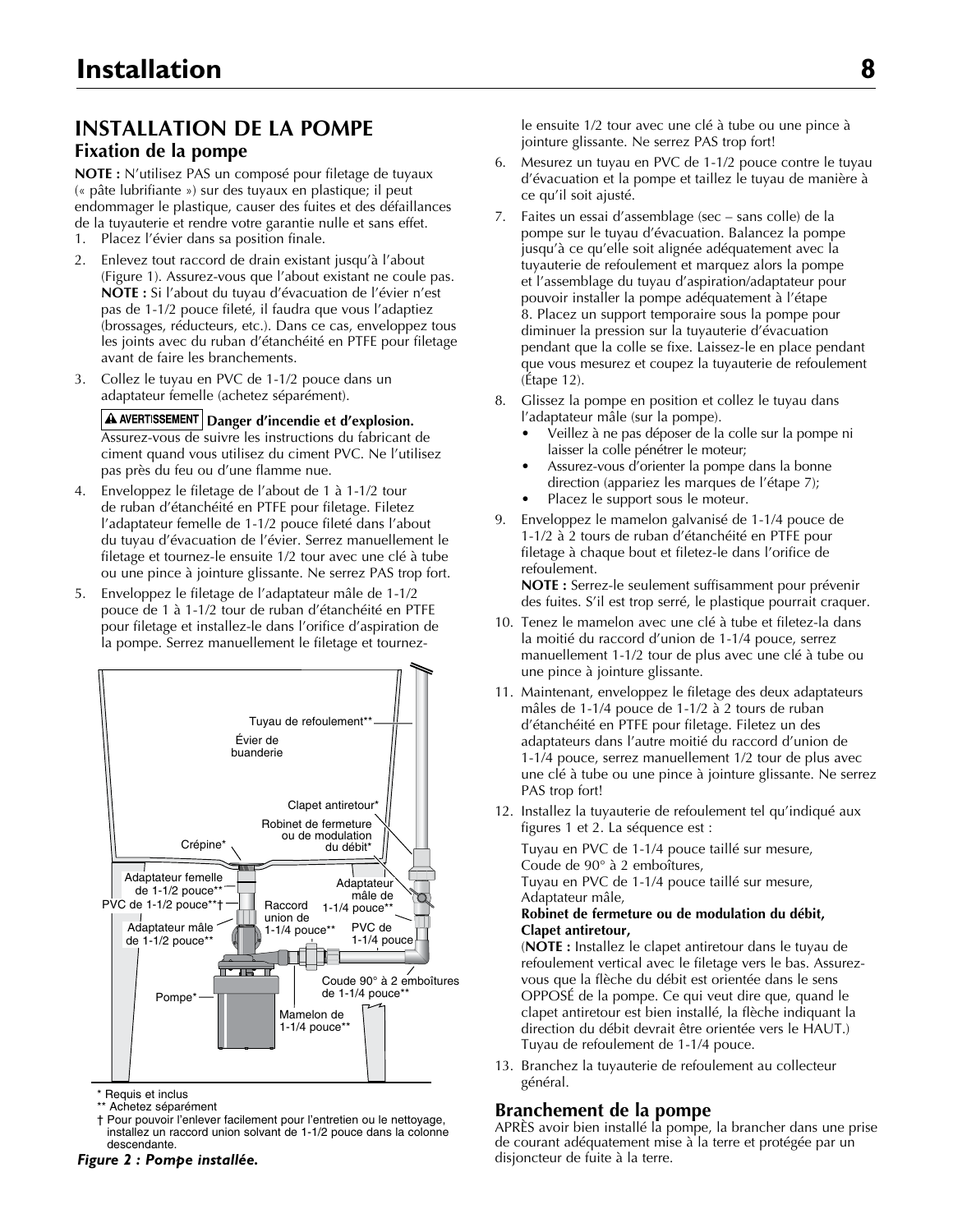#### **Réglage du débit**

Cette pompe peut pomper jusqu'à 27 gallons par minute. L'écoulement normal d'un évier est d'environ 5 à 6 gallons par minute. Régler le robinet d'équilibrage et de fermeture du refoulement en procédant comme il est indiqué ci-dessous de façon que la pompe ne fonctionne pas et s'arrête constamment lorsque les robinets sont complètement ouverts.

- 1. Faire couler l'eau dans l'évier. La pompe démarrera dès qu'elle détectera de l'eau.
- 2. S'assurer qu'il n'y a pas de fuite. Si vous trouvez des fuites, débranchez le cordon d'alimentation de la pompe et réparez les fuites avant de continuer.
- 3. Boucher la crépine jusqu'à ce qu'il y ait quelques pouces d'eau dans l'évier.
- 4. Ouvrez le robinet de fermeture du refoulement, ouvrez les robinets et enlevez le bouchon pour vider l'évier.
- 5. La pompe démarrera. Régler le robinet d'équilibrage et de fermeture du refoulement jusqu'à ce que la pompe fonctionne continuellement pendant que les robinets sont complètement ouverts et que l'évier se vide. Si le niveau d'eau monte dans l'évier pendant que la pompe fonctionne, ouvrir légèrement plus le robinet du refoulement pour équilibrer le débit. Si la pompe s'arrête, fermer légèrement le robinet du refoulement.

#### **Utilisation avec une laveuse**

Habituellement, le débit des laveuses est supérieur à celui d'un robinet. Il sera donc normal que le niveau de l'eau monte dans l'évier pendant que la pompe fonctionne. Ne pas régler le robinet du refoulement pour qu'il corresponde au débit pendant que la laveuse refoule l'eau, à moins que l'évier ne soit utilisé QUE pour refouler l'eau de la laveuse.



† Pour pouvoir l'enlever facilement pour l'entretien ou le nettoyage, installez un raccord union solvant de 1-1/2 pouce dans la colonne descendante.

**REMARQUE:** L'eau refoulée par une laveuse contient des fibres et des peluches. La pompe risque de se boucher si elle pompe de l'eau non filtrée d'une laveuse. Dans ce cas, la démonter et la nettoyer. Pour que la pompe ne se bouche pas, poser une crépine à peluche ou un filtre de type à sac dans la conduite de refoulement de la laveuse. Nettoyer ces composants périodiquement.

### **ENTRETIEN**

Cette pompe ne nécessite que très peu d'entretien et fonctionnera pendant de nombreuses années. Les problèmes sont rares. Si le débit de la pompe baisse, cet incident sera vraisemblablement causé par un corps étranger tombé dans le drain et qui aura coincé la roue de la pompe.

Pour dégager une roue coincée:

- 1. Débrancher la pompe.
- 2. Fermer le robinet du refoulement.
- 3. Vider le plus possible l'évier.
- 4. Débranchez le raccord union, dévissez la pompe de l'about de l'évier, descendez la pompe jusqu'au plancher et glissez-la de dessous l'évier (voir Figure 3).
- 5. Déposer les six vis du corps de la pompe. (Voir la Figure 4).
- Nettoyer la pompe. S'assurer que le refoulement de la pompe est dégagé. Remplacer l'impulseur au besoin.
- 7. Poser le nouveau joint (inclus avec l'impulseur). Remonter la pompe.
- 8. Levez la pompe vers sa position originale, filetez-la de nouveau sur l'about de l'évier et rebranchez le raccord union.
- 9. Rebrancher la pompe. Faire couler l'eau dans l'évier jusqu'à ce que la pompe fonctionne au moins sur un cycle complet pour s'assurer qu'elle fonctionne adéquatement et qu'il n'y a pas de fuite.



*Figure 3: Dépose de la pompe Figure 4 : Déposer les six vis du corps de la pompe pour la nettoyer.*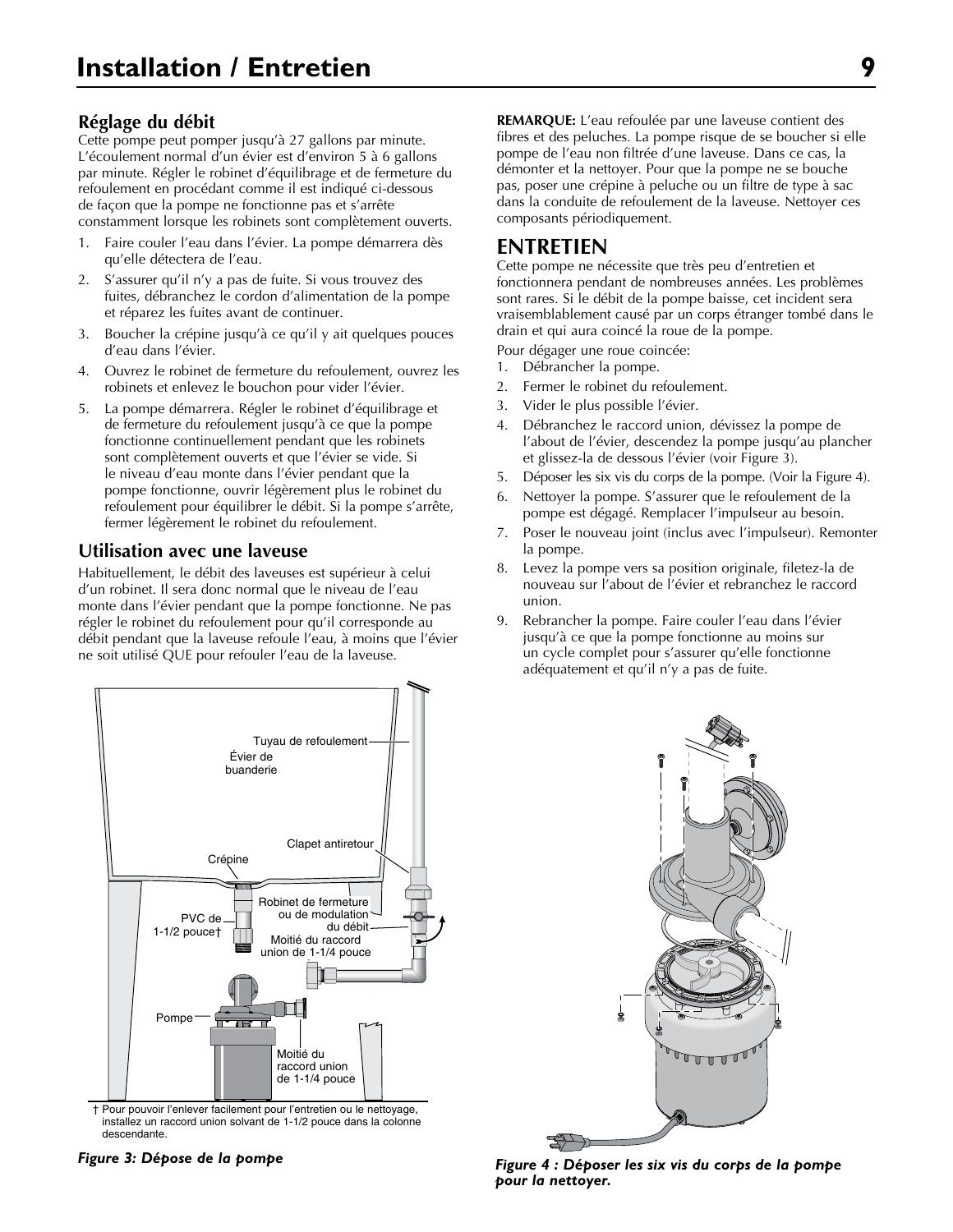| <b>INCIDENTS</b>                                                                                                         | <b>CAUSES POSSIBLES</b>                                                 | <b>REMÈDES</b>                                                                                                               |
|--------------------------------------------------------------------------------------------------------------------------|-------------------------------------------------------------------------|------------------------------------------------------------------------------------------------------------------------------|
| La pompe ne démarre pas<br>lorsque l'eau coule dans l'évier.                                                             | La pompe est débranchée.                                                | Brancher la pompe.                                                                                                           |
|                                                                                                                          | La prise de courant n'est pas alimentée.                                | Vérifier le fusible/disjoncteur.                                                                                             |
|                                                                                                                          | La roue de la pompe est coincée.                                        | Débrancher la pompe; suivre les indications sous « Entretien »<br>pour dégager la pompe.                                     |
|                                                                                                                          | La Crépine de l'évier est bouchée                                       | Enlever le bouchon.                                                                                                          |
| La pompe fonctionne, mais ne                                                                                             | La vidange est bouchée.                                                 | Nettoyer la crépine de la bonde de l'évier.                                                                                  |
| vide pas l'évier.                                                                                                        | La conduite de refoulement est                                          | Débrancher la pompe, ouvrir la conduite de refoulement et la<br>bouchée. dégager.                                            |
|                                                                                                                          | Le robinet de fermeture est fermé.                                      | Fermer légèrement le robinet de fermeture.                                                                                   |
|                                                                                                                          | La conduite de refoulement du<br>système est trop haute ou trop longue. | Débrancher la pompe et raccourcir la hauteur ou la longueur<br>de la conduite de refoulement (hauteur maximale de 11 pieds). |
|                                                                                                                          | Le clapet antiretour est installé<br>à l'envers.                        | S'assurer que la flèche du clapet antiretour indiquant le<br>sens du débit est orientée à l'opposé de la pompe.              |
| La pompe démarre et s'arrête alors<br>Un clapet antiretour n'est pas<br>qu'il n'y a pas d'eau dans l'évier.<br>installé. |                                                                         | Débrancher la pompe et installer un clapet antiretour.<br>(Voir les Figures 2 et 3, pages 3 et 4).                           |
|                                                                                                                          | Le clapet antiretour est coincé.                                        | Débrancher la pompe. Ouvrir la conduite de refoulement et le<br>nettoyer clapet antiretour.                                  |
| La pompe démarre et s'arrête alors                                                                                       | Le robinet de fermeture n'est pas réglé.                                | Voir « Réglage du débit », page 3.                                                                                           |
| que le débit de l'évier est au<br>maximum ou que l'évier est plein.                                                      | Un robinet de fermeture n'est<br>pas installé.                          | Débrancher la pompe et poser un robinet de fermeture.<br>(Voir les Figures 2 et 3, pages 3 et 4).                            |



# **TROUSSE DE RÉPARATION, Pièce no PS20- 137REP**

Ś

| Réf. | Designation des pièces    | Oté. |
|------|---------------------------|------|
|      | La trousse comprend :     |      |
|      | Interrupteur à diaphragme |      |
|      | Impulseur                 |      |
|      | loint                     |      |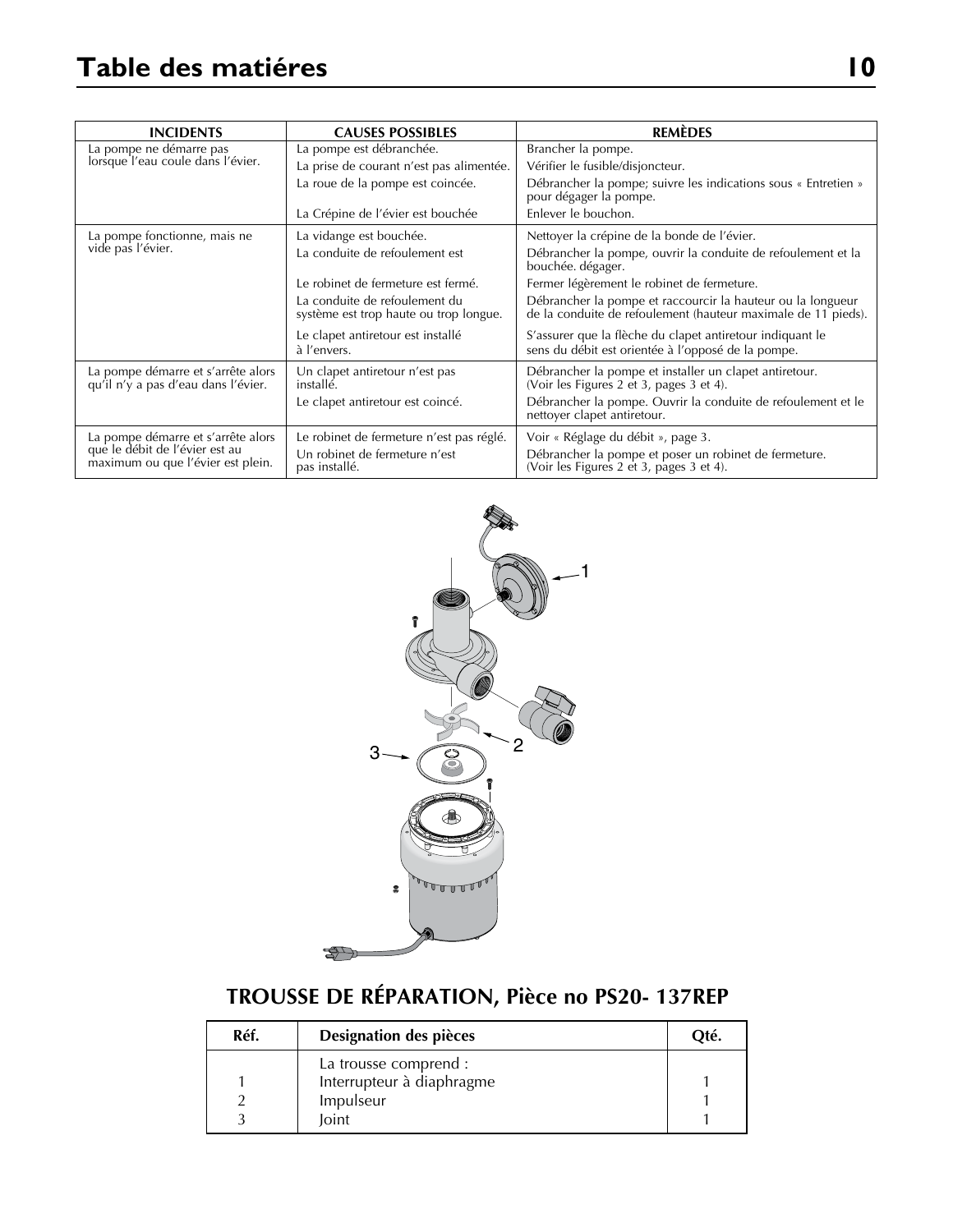### **Garantie limitée**

HYDROMATIC garantit à l'acheteur/au consommateur d'origine (l'Acheteur) des pompes de puisard, pompes d'effluents, pompes d'eaux d'égout (à l'exception de la pompe de 2-1/2 po), et les systèmes ensembles HYDROMATIC, que celles-ci seront exemptes de tout vice de matériau et de fabrication pendant la période de garantie de 36 mois suivant la date de fabrication.

Nos garanties ne s'appliquent pas aux produits ayant fait l'objet de négligence, d'une mauvaise utilisation, d'une mauvaise installation ou d'un manque d'entretien adéquat. Sans aucune limitation des présentes, la garantie des moteurs triphasés submersibles sera nulle et non avenue si ces moteurs sont branchés et fonctionnent sur le courant monophasé par l'intermédiaire d'un déphaseur. Il faut également noter que les moteurs triphasés doivent être protégés par un relais de surcharge tripolaire thermocompensé à déclenchement extrêmement rapide du calibre recommandé, sinon la garantie sera nulle et non avenue.

Le seul recours de l'Acheteur et la seule responsabilité de HYDROMATIC consistent à réparer ou à remplacer (au choix de HYDROMATIC) les produits qui se révéleraient défectueux. L'Acheteur s'engage à payer tous les frais de main d'œuvre et d'expédition du produit couvert par sa garantie et de s'adresser au concessionnaire-installateur ayant procédé à l'installation dès qu'un problème est découvert pour obtenir un service sous garantie. Aucune demande de service en vertu de sa garantie ne sera acceptée après expiration de la durée de sa garantie. Ces garanties ne sont pas transférables.

EXCEPTIONS : Les pompes pour applications spéciales, les pompes de puisard de secours à batterie, les pompes d'effluents à filtre, les pompes broyeuses, et les pompes d'eaux d'égout de 2-1/2 po Hydromatic sont garanties pendant une période de 12 mois suivant la date d'achat, ou une période de 18 mois suivant la date de fabrication, selon la première occurrence.

HYDROMATIC DÉCLINE TOUTE RESPONSABILITÉ POUR TOUT DOMMAGE INDIRECT OU FORTUIT QUEL QU'IL SOIT.

LA GARANTIE LIMITÉE SUSMENTIONNÉE EST EXCLUSIVE ET REMPLACE TOUTES LES AUTRES GARANTIES EXPRESSES ET TACITES, Y COMPRIS, MAIS SANS S'Y LIMITER, LES GARANTIES DE QUALITÉ MARCHANDE ET D'ADAPTATION À UN USAGE PARTICULIER. LA GARANTIE LIMITÉE SUSMENTIONNÉE NE DOIT PAS ÊTRE PROLONGÉE AU-DELÀ DE LA DURÉE PRÉVUE AUX PRÉSENTES.

Certains états, territoires et certaines provinces ne permettent pas l'exclusion ou la limitation des dommages indirects ou fortuits, ni les limitations relatives à la durée des garanties tacites. Par conséquent, il se peut que les limitations ou les exclusions stipulées dans les présentes ne s'appliquent pas dans ce cas. Ces garanties accordent des droits juridiques précis, bien que l'on puisse bénéficier d'autres droits, selon la province, le territoire ou l'état dans lequel on réside.

La présente garantie limitée est entrée en vigueur le 1er juin 2011 et remplace toute garantie non datée ou antérieure à cette date.

#### **HYDROMATIC 293 Wright Street, Delavan, WI 53115 Tél. : 888-957-8677 • Téléc. : 800-426-9446 • Site Web : hydromatic.com**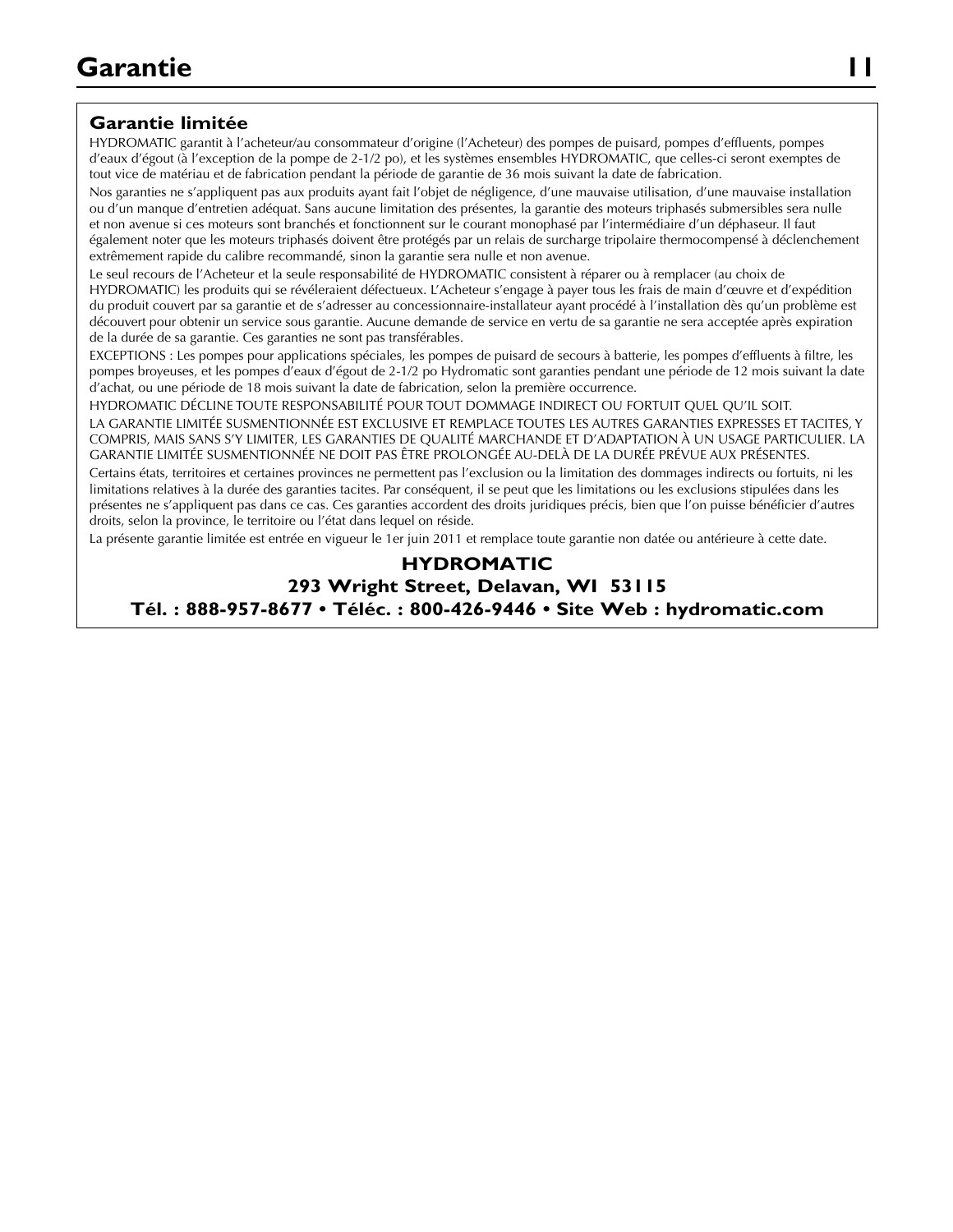### **¡LEA Y SIGA LAS INSTRUCCIONES DE SEGURIDAD!**

**Este es el símbolo de alerta de seguridad.** Cuando vea este símbolo en su bomba o en este manual, busque alguna de las siguientes palabras de advertencia y esté alerta a la posibilidad de lesiones personales:

A PELIGRO advierte acerca de los peligros que **provocarán** lesiones personales graves, muerte o daños materiales considerables si se ignoran.

A ADVERTENCIA advierte acerca de los peligros que pueden provocar lesiones personales graves, muerte o daños materiales considerables si se ignoran.

**A PRECAUCIÓN** advierte acerca de los peligros que **provocarán** o **podrán** provocar lesiones personales o daños materiales menores si se ignoran.

La etiqueta **AVISO** indica instrucciones especiales que son importantes pero que no están relacionadas con los peligros.

#### **Lea y siga cuidadosamente todas las instrucciones de seguridad en este manual y en la bomba.**

Mantenga las etiquetas de seguridad en buen estado. Reemplace las etiquetas de seguridad faltantes o dañadas.

- 1. Lea este manual con atención. Si se hace caso omiso a estas instrucciones, pueden ocurrir lesiones corporales graves y/ daños materiales.
- 2. Verifique sus códigos locales antes de realizar la instalación. Usted debe cumplir con sus reglas.
- 3. Conecte la bomba a un ramal separado sin ningún otro aparato en el circuito. Consulte a un electricista certificado para realizar todo el cableado.

**AVISO:** Esta bomba no requiere una conexión a la columna de ventilación primaria, según el National Standard Plumbing Code (NSPC) 2003, Sección 11.7.9.

### **A ADVERTENCIA Tensión peligrosa. Puede provocar choque,**

**quemaduras o muerte.** Desenchufe la bomba antes de realizar trabajos en la misma.

### **DESCRIPCIÓN**

Esta bomba ha sido diseñada para usarse con un fregadero en donde no se dispone de una tubería de desagüe por gravedad. Conecte la bomba a la pieza de conexión de desagüe; la bomba se encenderá cuando el agua comience a drenar. Los usos incluyen tinas de lavandería en sótanos, frigobares y fregaderos de uso general.

### **ESPECIFICACIONES**

| Suministro de potencia requerido 115V, 60 HZ.          |  |
|--------------------------------------------------------|--|
| Gama de temperatura del líquido  32 - 120 F (0 - 50 C) |  |
|                                                        |  |
|                                                        |  |
|                                                        |  |

**Peligro de incendio o de explosión.** No usar en atmósferas explosivas. Bombear sólo agua con esta bomba. Sólo bombee agua dulce con esta bomba. El uso con agua salada o salmuera invalidará la garantía.

#### **Advertencia de la Proposición 65 de California**

 $\Delta$  ADVERTENCIA | Este producto y accesorios relacionados contienen sustancias químicas reconocidas en el Estado de California como causantes de cáncer, malformaciones congénitas y otros daños al sistema reproductivo.

### **INSTALACIÓN (VER FIGURAS 1 Y 2)**

**Peligro de choque eléctrico.** Enchufe la bomba en un tomacorriente debidamente puesto a tierra y protegido por un disyuntor de escape a tierra, (GFCI). NO enchufe la bomba hasta después de haber terminado la instalación. No retire ni modifique las clavijas de conexión a tierra en las fichas.



**NOTA:** Tenga cuidado de evitar enroscar en forma cruzada; no matem-tenga caladas as emais en escar en remidio azuad,<br>Use sólo un compuesto para enroscar tuberías de plástico o cinta compound or PTFE pipe thread sealant tape sellante de PTFE para roscas de tubería cuando conecte los accesorios when control to plastic adapters. The connection of the connection of the connection of the connection of the connection of the connection of the connection of the connection of the connection of the connection of the conn

#### *Figura 1: Método típico de instalación de la bomba.*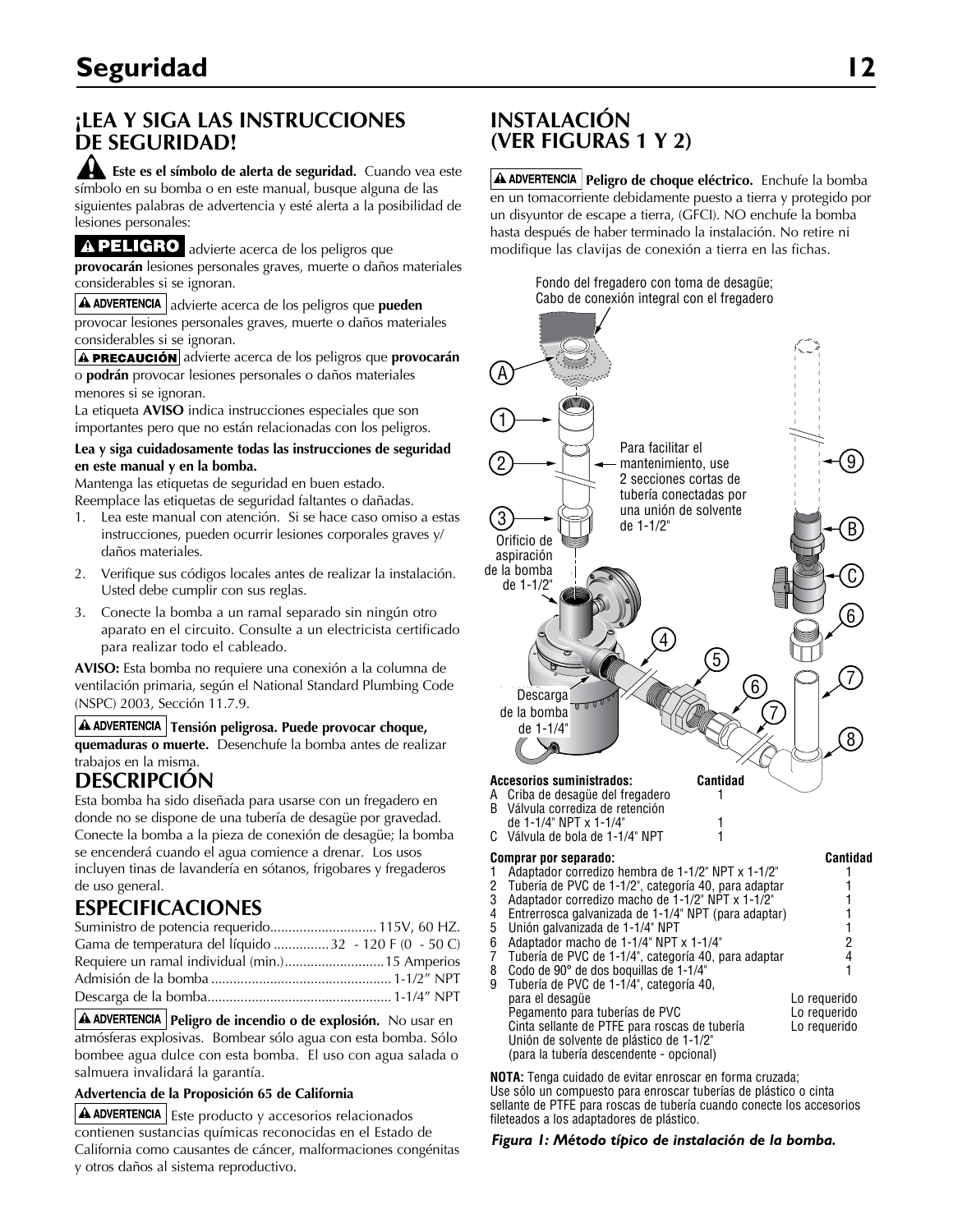# **INSTALACIÓN DE LA BOMBA**

#### **Montaje de la bomba**

**AVISO:** NO use un compuesto de plomería para roscas de tuberías (compuesto lubrificante) en tuberías de plástico, ya que puede dañar el plástico, provocar fugas y fallas en la tubería e invalidará la garantía.

- 1. Coloque el fregadero/la pileta en la ubicación final.
- 2. Saque todos los accesorios de desagüe presentes hasta el cabo de conexión (Figura 1). Verifique que el cabo de conexión presente no tenga fugas.

**AVISO:** Si el cabo de conexión de desagüe del fregadero/de la pileta no es fileteada de 1-1/2" NPT, tendrá que adaptarlo (cojinetes, reductores, etc.). En este caso, envuelva todas las juntas con cinta sellante de PTFE para roscas de tubería antes de hacer las conexiones.

3. Adhiera la tubería de PVC de 1-1/2" dentro del adaptador hembra (se compra por separado).

**A ADVERTENCIA Peligro de incendio y de explosión.** Asegúrese de seguir las instrucciones del fabricante del pegamento cuando use pegamento de PVC. No lo use cerca del fuego o de llamas abiertas.

- 4. Envuelva las roscas del cabo de conexión con 1 a 1-1/2 vuelta de cinta sellante de PTFE para roscas de tubería. Enrosque el adaptador hembra de 1-1/2" NPT en el cabo de conexión de desagüe del fregadero/de la pileta. Enrósquelo a mano, 1/2 vuelta más con una llave de tubería o con pinzas ajustables. NO apriete demasiado.
- 5. Envuelva las roscas del adaptador macho de 1-1/2" con 1 a 1-1/2 vuelta de cinta sellante de PTFE para roscas de tubería y colóquelo en la admisión de la bomba. Apriételo a



mequerido e iriciuldo<br>\*\* Comprar por separado Requerido e incluido

 $^{**}$  Comprar por separado<br>† Para facilitar la remoción de la bomba durante algún servicio o † For easier removal for servicing or cleaning, limpieza, instale una unión de solvente de 1-1/2" en la tubería install a 1-1/2" solvent union in the drop pipe. descendente.

mano 1/2 vuelta más con una llave de tubería o con pinzas ajustables. ¡NO apriete demasiado!

- 6. Mida la tubería de PVC de 1-1/2" PVC contra el desagüe y la bomba y recorte la tubería para adaptarla al tamaño correcto.
- 7. Haga una prueba para armar la bomba (en seco sin pegamento) en la tubería de desagüe. Haga balancear la bomba hasta que quede precisamente orientada hacia la tubería de desagüe, y luego marque tanto la bomba como la unidad de la tubería de admisión/adaptador, para poder instalar la bomba correctamente en el Paso 8. Coloque un soporte provisional debajo de la bomba para aliviar la tensión sobre la tubería de descarga del fregadero/de la pileta, hasta que el pegamento se haya endurecido. Déjelo en esa posición mientras mide y corta la tubería de descarga (Paso 12).
- 8. Deslice la bomba hacia arriba en la posición correcta y adhiera la tubería al adaptador macho (en la bomba).
	- No permita ningún depósito de pegamento sobre la bomba o que el pegamento penetre en el motor;
	- Asegúrese de que la bomba esté colocada apuntando hacia la dirección correcta (haga corresponder las marcas hechas en el Paso 7);
	- Coloque el soporte en posición debajo del motor.
- 9. Envuelva la entrerrosca galvanizada de 1-1/4" con 1-1/2 a 2 vueltas de cinta sellante de PTFE para roscas de tubería en cada extremo y enrósquelo en la toma de descarga de la bomba.

**AVISO:** Apriete esto solamente lo suficiente como para evitar fugas. El plástico se puede rajar si se aprieta demasiado.

- 10. Sostenga la entrerrosca con una llave para tuberías y enrosque una mitad de la unión de 1-1/4" en ella, apriete a mano 1-1/2 vuelta más con una llave para tuberías o pinzas ajustables.
- 11. Ahora, envuelva las roscas en ambos adaptadores macho de 1-1/4" con 1-1/2 a 2 vueltas de cinta sellante de PTFE para roscas de tubería. Enrosque uno de los adaptadores en la otra mitad de la unión de 1-1/4", apriete a mano 1/2 vuelta más, con una llave de tuercas o un par de pinzas ajustables. ¡NO apriete demasiado!
- 12. Instale la tubería de descarga según se ilustra en las Figuras 1 y 2 en el orden siguiente:

Tubería de PVC de 1-1/4" cortada a la medida,

Codo de 90° de dos boquillas,

Tubería de PVC de 1-1/4" cortada a la medida,

Adaptador macho,

#### **Válvula de control de flujo / de bola,**

#### **Válvula de retención,**

(**AVISO:** Instale la válvula de retención en la tubería de descarga vertical con las roscas hacia abajo. Verifique que la flecha del flujo apunte EN LA DIRECCIÓN OPUESTA de la bomba. Es decir, cuando la válvula de retención esté debidamente instalada, la flecha que indica la dirección del flujo deberá apuntar HACIA ARRIBA.)

Tubería de salida de 1-1/4".

13. Conecte la tubería de descarga al desagüe del edificio.

#### **Enchufe la bomba**

DESPUÉS de haber completado la instalación de la bomba, enchufe el interruptor en un tomacorriente con protección GFCI (disyuntor de escape a tierra), debidamente puesto a tierra. Enchufe la bomba en la parte posterior del interruptor de ficha. *Figura 2: Bomba instalada*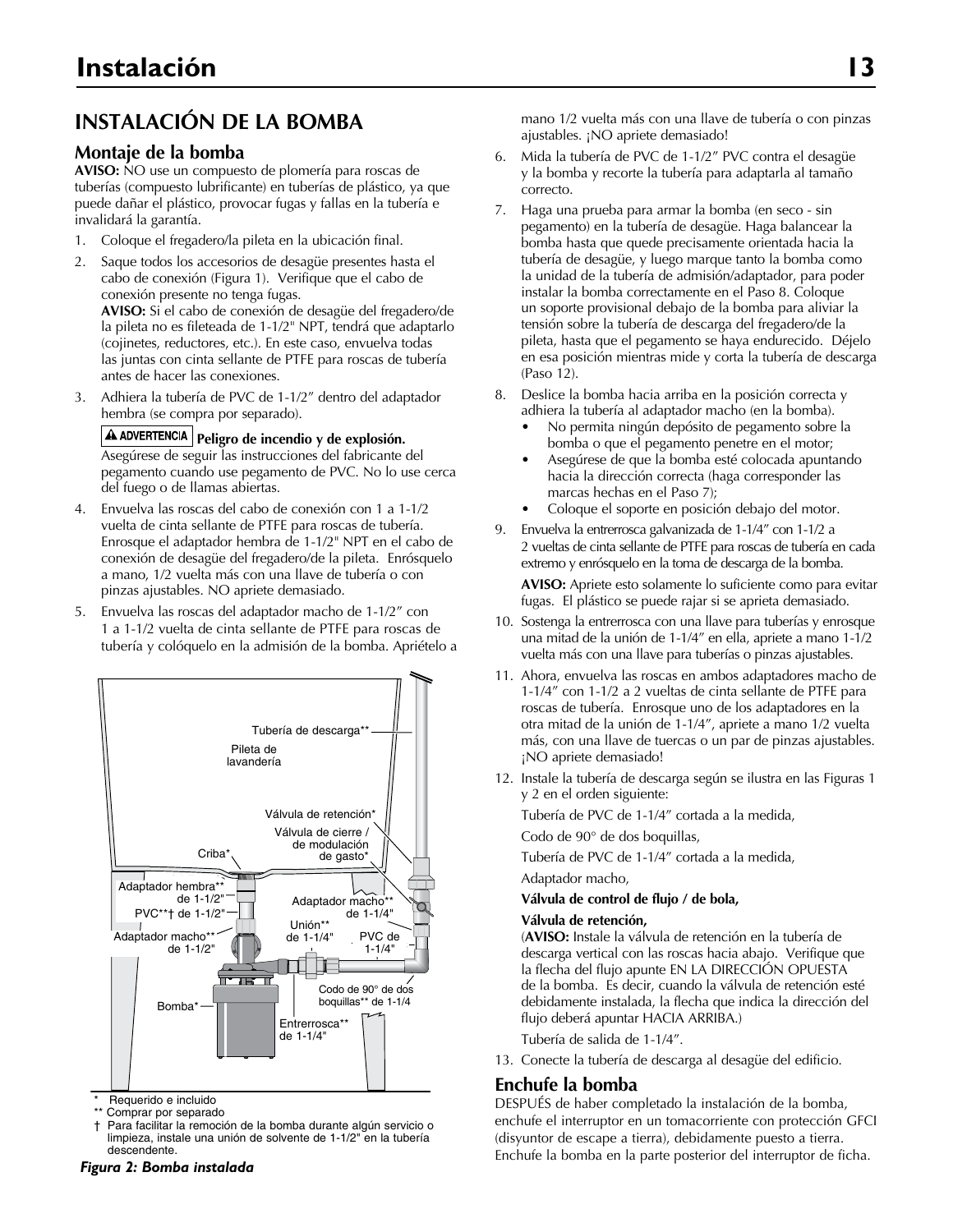#### **Cómo regular el flujo**

La bomba de drenaje puede bombear hasta 23 galones por minuto (GPM). Los drenajes normales de fregaderos permiten un flujo de sólo 5 a 6 GPM. Ajuste la llave de paso de la descarga / equilibradora de flujo de la siguiente manera para que la bomba no se encienda y se apague continuamente cuando los grifos estén totalmente abiertos.

- 1. Deje correr agua hacia el fregadero. La bomba se encenderá cuando detecte agua.
- 2. Verifique que no haya fugas. Si encuentra fugas, desenchufe el cordón eléctrico de la bomba y corrija las fugas antes de continuar.
- 3. Coloque un tapón en el desagüe y deje que el fregadero se llene unas pulgadas.
- 4. Abra la válvula de cierre de descarga, abra los grifos y saque el tapón para drenar el fregadero/la pileta.
- 5. La bomba se encenderá. Ajuste la llave de paso de la descarga / equilibradora de flujo hasta que la bomba marche continuamente mientras los grifos estén abiertos y el fregadero se esté drenando. Si el nivel de agua aumenta con la bomba encendida, abra la válvula de descarga ligeramente para equilibrar el flujo. Si desciende, cierre la válvula de descarga ligeramente.

#### **Uso con lavarropas**

Los lavarropas generalmente descargan más agua que los grifos y es normal que el nivel del agua se eleve en el fregadero mientras la bomba está descargando. No ajuste la válvula de descarga para adaptar el flujo cuando el lavarropas se esté descargando, a menos que el fregadero se use SOLAMENTE para la descarga del lavarropas.



 $\dagger$  Para facilitar la remoción de la bomba durante algún servicio o limpieza, instale una unión de solvente de 1-1/2" en la tubería descendente.

*Figura 3: Remoción de la bomba.*

**AVISO:** El agua de descarga del lavarropas contiene fibras y pelusa. Una descarga no filtrada desde un lavarropas puede obturar la bomba, la cual se deberá desarmar para su limpieza. Para evitarlo, instale una trampa de pelusa o un filtro tipo bolsa en la tubería de descarga del lavarropas y límpielos con regularidad.

### **MANTENIMIENTO**

Esta bomba requiere muy poco mantenimiento y deberá proporcionarle un servicio prolongado. Los problemas son raros; cuando el flujo de la bomba desciende, la causa más probable es que algo sólido pueda haber caído por el desagüe y esté trabando el impulsor.

Para limpiar un impulsor atascado:

- 1. Desenchufe la bomba.
- 2. Cierre la llave de paso de la descarga.
- 3. Trate de evacuar el fregadero lo más posible.
- 4. Desconecte la unión, desatornille la bomba del cabo de conexión del fregadero/de la pileta, baje la bomba al piso y deslícela para sacarla de abajo del fregadero / de la pileta (consulte la Figura 3).
- 5. Saque los seis tornillos de la caja (consulte la Figura 4).
- 6. Limpie la bomba. Verifique que la descarga de la bomba esté despejada. De ser necesario, reemplace el impulsor.
- 7. Instale la nueva junta (incluida con el impulsor). Vuelva a armar la bomba.
- 8. Eleve y vuelva a colocar la bomba en su posición, enrósquela nuevamente en el cabo de conexión del fregadero / de la pileta, y vuelva a conectar la unión.
- 9. Enchufe la bomba. Deje correr el agua en el fregadero hasta que la bomba haya marchado al menos por un ciclo completo para verificar que esté funcionando correctamente y que no haya fugas.



*Figura 4: Retire los seis tornillos de la caja para limpiar la bomba.*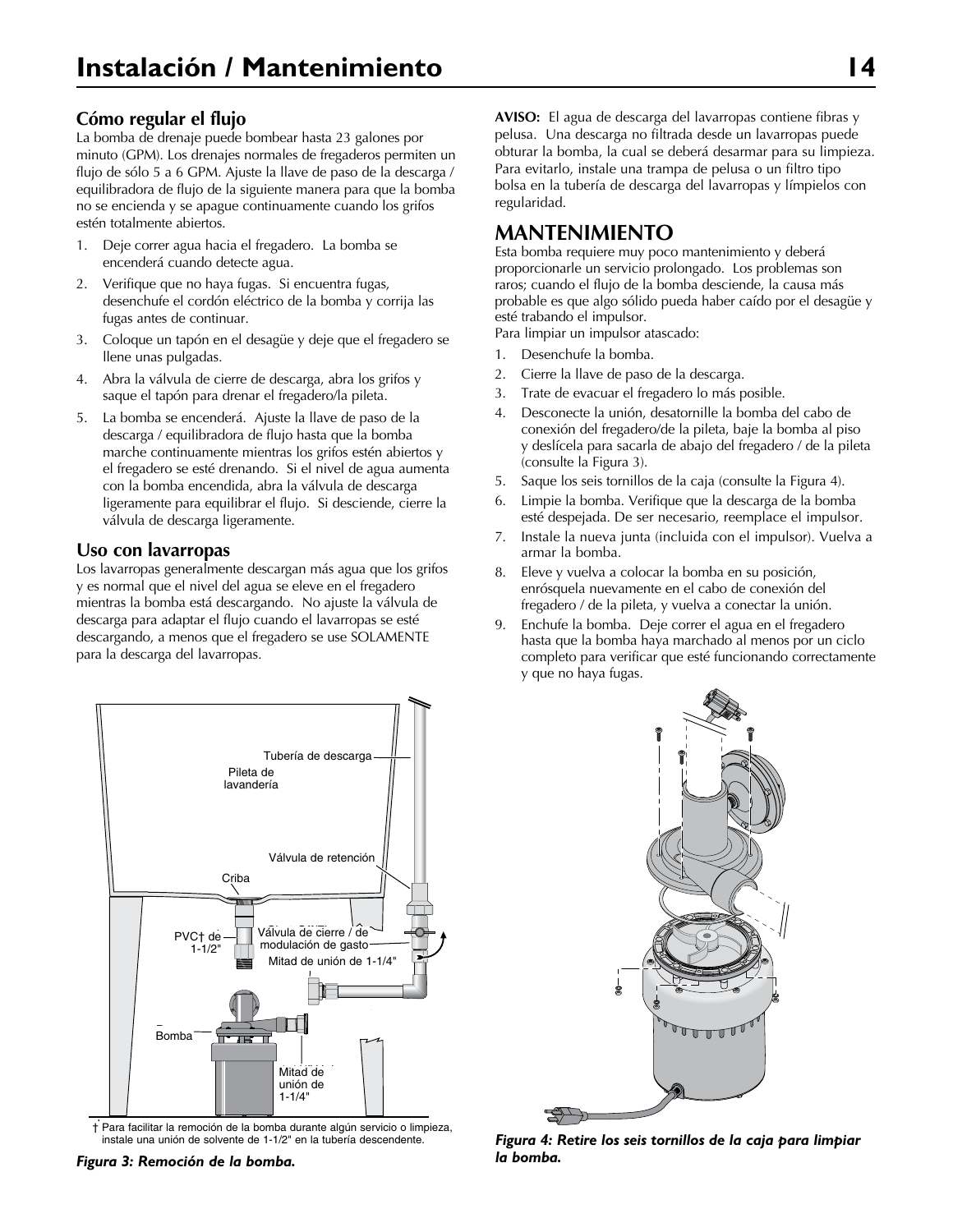| <b>SÍNTOMA</b>                                                                    | POSIBLE(S) CAUSA (S)                                                 | <b>MEDICA CORRECTIVA</b>                                                                                        |
|-----------------------------------------------------------------------------------|----------------------------------------------------------------------|-----------------------------------------------------------------------------------------------------------------|
| La bomba no marcha cuando                                                         | La bomba está desenchufada.                                          | Enchufe la bomba.                                                                                               |
| corre agua desde el fregadero                                                     | El tomacorriente no tiene potencia.                                  | Inspeccione el fusible / disyuntor.                                                                             |
|                                                                                   | El impulsor de la bomba<br>está atascado.                            | Desenchufe la bomba; Siga el procedimiento indicado en la<br>sección de "Mantenimiento" para despejar la bomba. |
|                                                                                   | Tapón del fregadero en el desagüe.                                   | Saque el tapón.                                                                                                 |
| La bomba marcha, pero no vacía al                                                 | Drenaje obstruido.                                                   | Despeje la malla de drenaje.                                                                                    |
| fregadero                                                                         | Tubería de descarga obstruida.                                       | Desenchufe la bomba, abra y despeje la tubería de descarga.                                                     |
|                                                                                   | Llave de paso cerrada.                                               | Abra la llave de paso ligeramente.                                                                              |
|                                                                                   | Tubería de descarga del sistema<br>demasiado alta o demasiado larga. | Desenchufe la bomba y reduzca la altura o el largo de la tubería<br>de descarga (altura máxima 11 pies).        |
|                                                                                   | Válvula de retención instalada en<br>posición invertida.             | Verifique que la flecha de flujo en la válvula de<br>retención apunte en la dirección alejada de la bomba.      |
| La bomba se enciende y se apaga<br>continuamente cuando no hay agua               | Válvula de retención no instalada                                    | Desenchufe la bomba e instale una válvula de retención<br>(consulte las Figuras 2 y 3, páginas 3 y 4).          |
| en el fregadero                                                                   | Válvula de retención atascada.                                       | Desenchufe la bomba; abra la tubería de descarga y limpie la válvula<br>de retención.                           |
| La bomba se enciende y se apaga                                                   | Llave de paso no regulada.                                           | Consulte "Cómo regular el flujo", página 3.                                                                     |
| continuamente cuando el fregadero está<br>en el máximo flujo de agua o está lleno | Llave de paso no instalada.                                          | Desenchufe la bomba e instale una llave de paso<br>(consulte las Figuras 2 y 3, páginas 3 y 4).                 |



# **PAQUETE PARA REPARACIONES, Pieza de repuesto No. PS20-137REP**

| Clave No. | Descriptión de la parte  | Cantidad |
|-----------|--------------------------|----------|
|           | El paquete incluye:      |          |
|           | Interruptor de diafragma |          |
|           | Impulsor                 |          |
|           | <b>lunta</b>             |          |